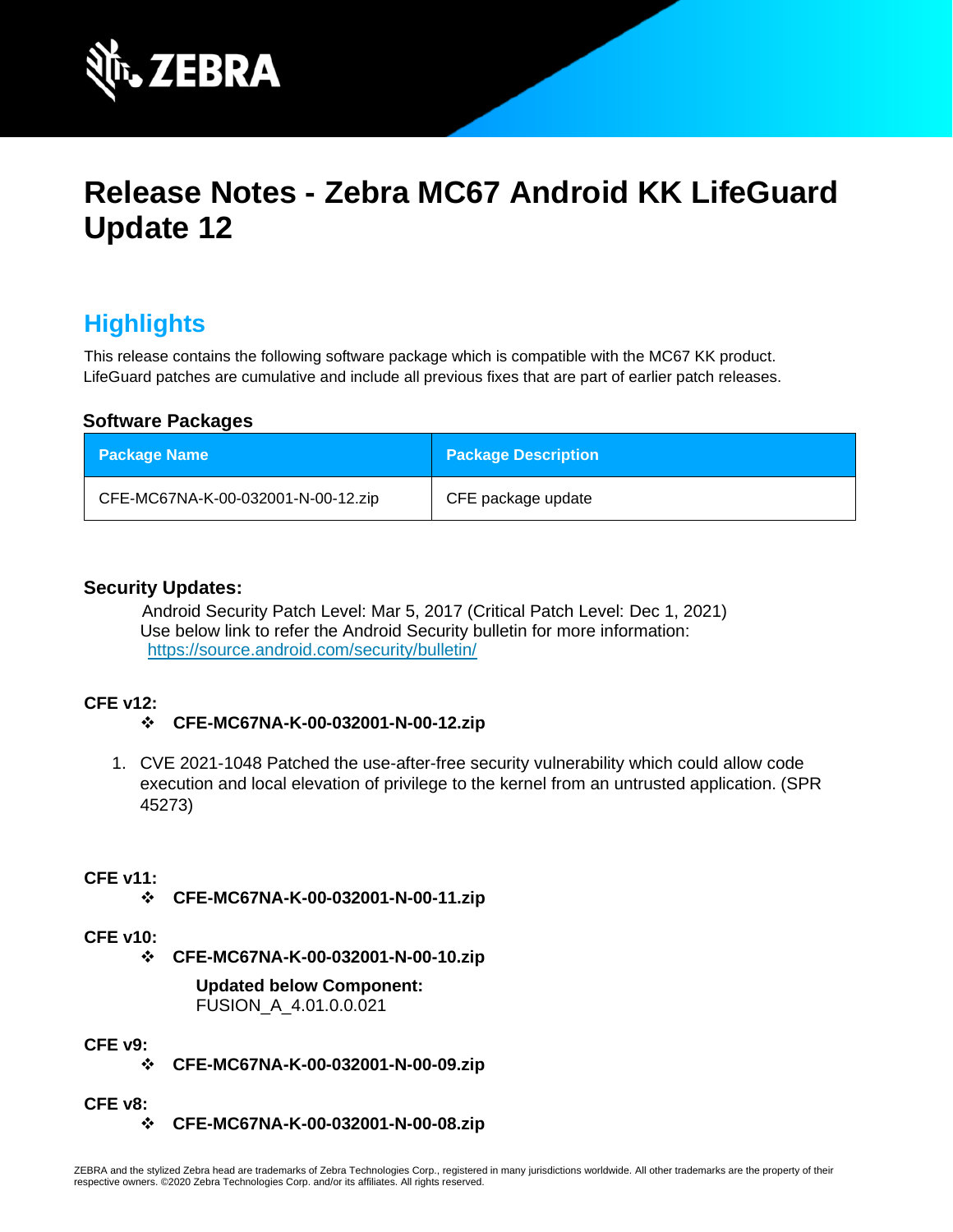

#### **CFE v7:**

#### ❖ **CFE-MC67NA-K-00-032001-N-00-07.zip**

SPR38494 - Enabled the support of hotspot in MC67 device

#### **CFE v6:**

#### ❖ **CFE-MC67NA-K-00-032001-N-00-06.zip**

- 1. Updated below mentioned components:
	- $\triangleright$  Mx: 7.3.1.1
		- $\circ$  SPR36354 Resolved an issue wherein DHCP Option Manager was not boot persistent
- 2. Updated to handle extended GPS Week number for correct date calculation due to GPS week number roll over.

#### **CFE v5:**

#### ❖ **CFE-MC67NA-K-00-032001-N-00-05.zip**

#### **CFE v4:**

#### ❖ **CFE-MC67NA-K-00-032001-N-00-04.zip**

- 1. Zebra-EULA (End User License Agreement) is included in Android Settings which allows the end user to view the status of Machine Data collection by Zebra Data Service Agent (ZDS).
- 2. Included Zebra Software License Manager (ZSL) v3.1.1
- 3. Updated below mentioned components:  $\triangleright$  Mx: 7.3.0.0

#### **CFE v3:**

#### ❖ **CFE-MC67NA-K-00-032001-N-00-03.zip**

- 1. Updated DataAnalytics version: 1.0.2.2091
- 2. SPR33599 Resolved an issue wherein few system apps were being disabled after Applock whitelist mode was enabled.
- 3. SPR34573 Resolved an issue wherein the Cellular Data connection notification was significantly delayed.
- 4. SPR33512 Resolved an issue wherein TCPDump rollback was not happening when Change in Network connection was detected.
- 5. SPR33948 Fixed SSL Exception due to incomplete TLS extension information in client hello packet.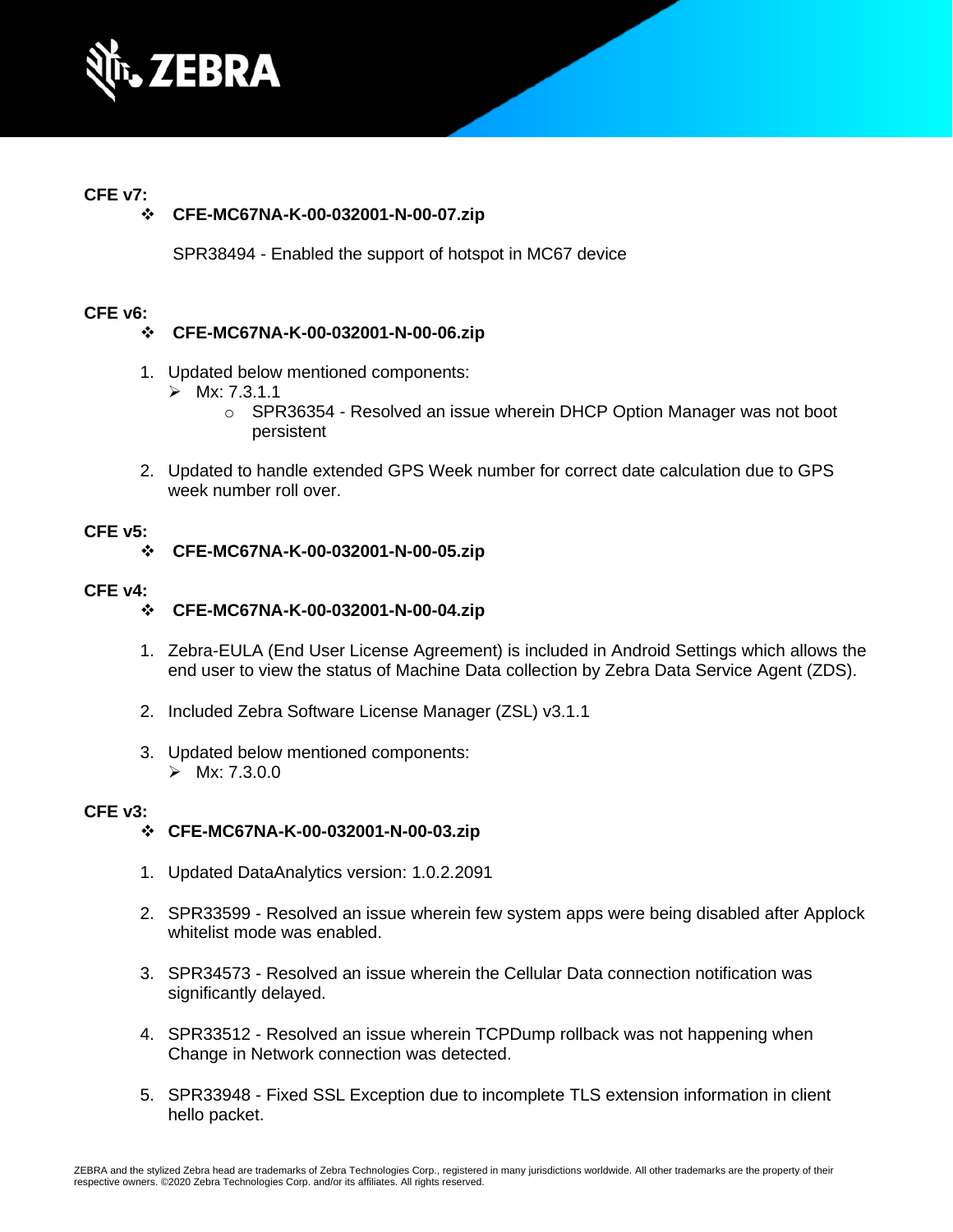

#### **CFE v2:**

#### ❖ **CFE-MC67NA-K-00-032001-N-00-02.zip**

- 1. Spectre & Meltdown correction for variant 2
- 2. SPR32934 Resolved an issue wherein Sound on Keypress was not working for hardware keypad keystrokes.
- 3. SPR33538 Resolved an issue wherein scanner beam stuck off when pressing scanner button.

#### **CFE v1:**

#### ❖ **CFE-MC67NA-K-00-032001-N-00-01.zip**

- 1. Corrections for KRACK vulnerabilities applied.
- 2. Included fix for Blueborne vulnerability.
- 3. Updated below mentioned components:
	- ➢ DataWedge: 6.5.61
	- ➢ EMDK: 6.6.14
	- ➢ StageNow: 2.8.1
	- $\triangleright$  Mx: 7.0.3.0
- 4. SPR33268 Resolved an issue wherein WWAN disable state was not persistent after reboot.
- 5. SPR32765 Resolved an issue wherein the screen lock did not get deactivated, though the screen lock was set to none.
- 6. SPR32972 Resolved an issue wherein behavior of multi tap keys on hardware keyboard was incorrect on the browser pages.
- 7. SPR32676 Resolved an issue wherein DataWedge crashes due to velocity application profile creation.

#### **Version Information**

Below Table contains important information on versions**:**

| <b>Description</b>          | <b>Version</b>                                    |
|-----------------------------|---------------------------------------------------|
| <b>Product Build Number</b> | 03-20-01-4AJ22-K-00-M1-081917                     |
| <b>Android Version</b>      | 4.4.4 (KitKat)                                    |
| <b>Security Patch level</b> | March 5, 2017 (Critical Patch Level: Mar 1, 2021) |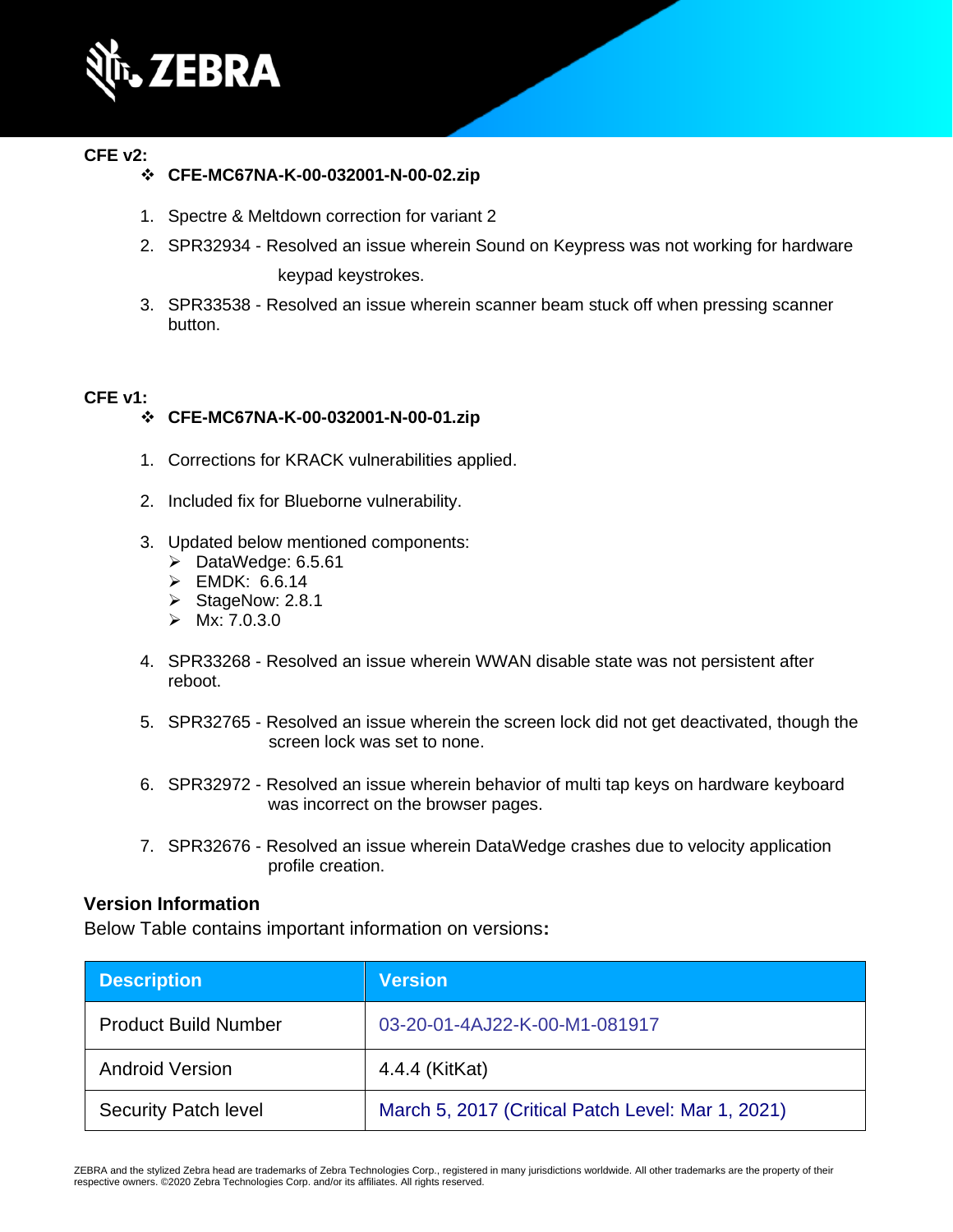

| Linux kernel              | 3.4.48                                              |
|---------------------------|-----------------------------------------------------|
| <b>Component Versions</b> | Please see Component Version under Addendum section |

# **Important Links**

- **Requirements & Instruction:**
	- o [Installation and setup instruction](https://www.zebra.com/content/dam/zebra_new_ia/en-us/software/operating-system/MC67NA%20Operating%20System/MC67-KK-os-update-instructions.pdf)
- [Zebra Techdocs](https://techdocs.zebra.com/)
- [Developer Tools](https://developer.zebra.com/)

# **Device Support**

This software release has been approved for Android MC67 KK models mentioned below.

| Device             | <b>Operating System</b> |  |
|--------------------|-------------------------|--|
| MC67NA-PDAEAA0050U | Android KitKat 4.4.4    |  |
| MC67NA-PDAEAB0050U | Android KitKat 4.4.4    |  |
| MC67NA-PDAEAF0050U | Android KitKat 4.4.4    |  |
| MC67NA-PDAEAA00500 | Android KitKat 4.4.4    |  |
| MC67NA-PDAEAB00500 | Android KitKat 4.4.4    |  |
| MC67NA-PBAEAA00500 | Android KitKat 4.4.4    |  |
| MC67NA-PBAEAB00500 | Android KitKat 4.4.4    |  |

# **Addendum**

#### **Component Version**

| <b>Component / Description</b> | <b>Version</b>        |
|--------------------------------|-----------------------|
| <b>Patch Version</b>           | 12                    |
| <b>Android SDK Level</b>       | 19                    |
| <b>Bluetooth Stack</b>         | 4.4.4-24              |
| <b>DataWedge</b>               | 6.5.61                |
| <b>Scanning Framework</b>      | 6.36.0                |
| <b>MSP</b>                     | 7.08.86               |
| <b>DWDemo</b>                  | 2.0.12                |
| Fusion                         | FUSION_A_4.01.0.0.021 |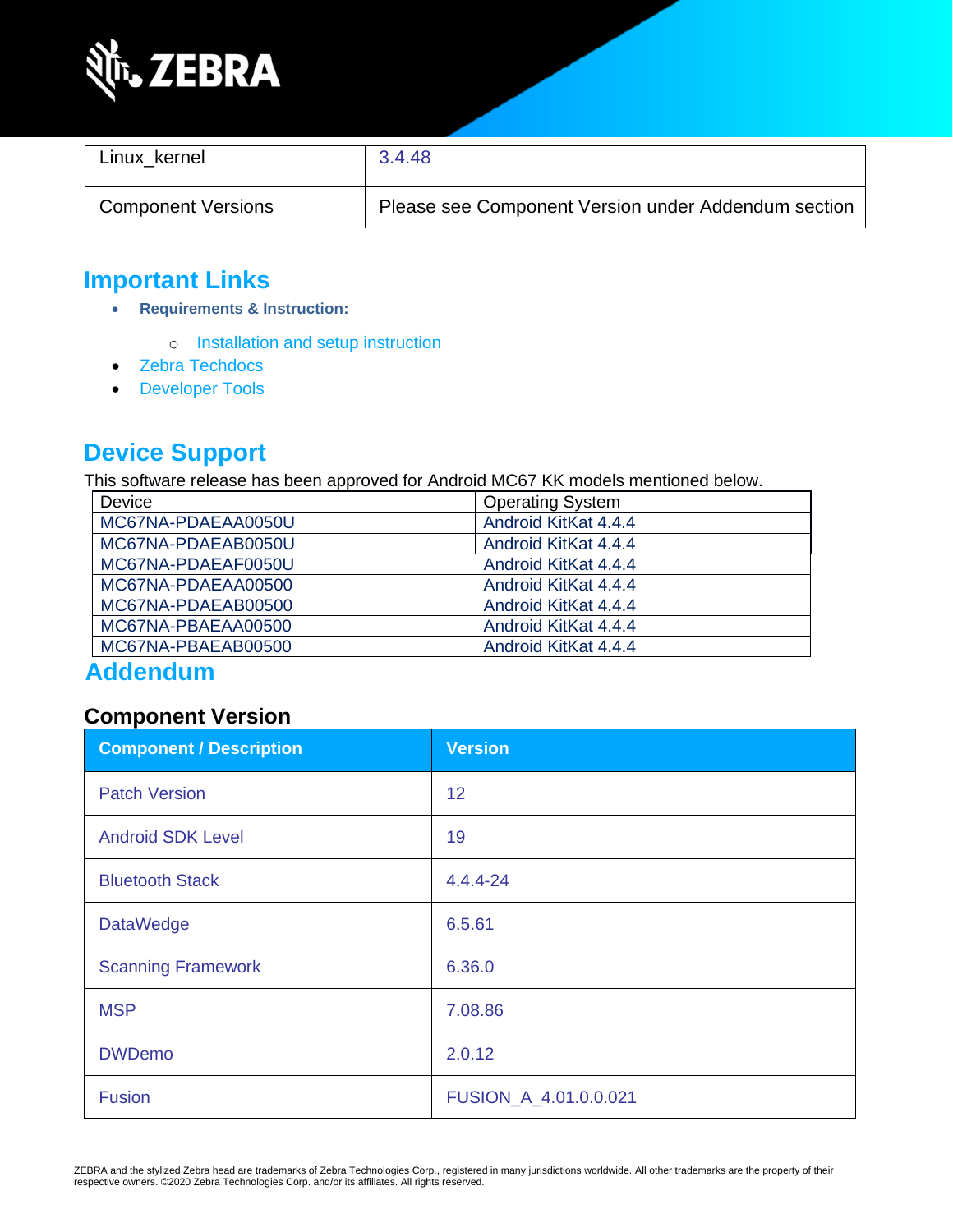

| <b>MXMF</b> version       | 7.3.1.1                  |  |
|---------------------------|--------------------------|--|
| <b>OSX</b>                | TI_OSX_4.5-3             |  |
| <b>PTT</b>                | 3.1.32                   |  |
| RxLogger                  | 3.0.0.53                 |  |
| EA                        | 3.66                     |  |
| <b>SPAM</b>               | 2.19                     |  |
| <b>StageNow</b>           | 2.8.1.1221               |  |
| <b>B2M Elemez</b>         | 1.0.0.352                |  |
| <b>Data Analytics</b>     | 1.0.2.2091               |  |
| <b>App Gallery</b>        | 3.0.1.7                  |  |
| <b>SOTI</b>               | 12.2.0 Build 23434       |  |
| <b>EMDK</b>               | 6.6.14.914               |  |
| <b>ZVC</b>                | 1.1.15                   |  |
| <b>BaseBand</b>           | 3.320                    |  |
| <b>Device Diagnostics</b> | 1.15.0.4                 |  |
| <b>RD Client</b>          | 7.08.86                  |  |
| <b>WWAN FW</b>            | PH8-P_R03.320_A01.000.06 |  |
| <b>ZSL</b>                | 3.1.1                    |  |
| <b>GPS Firmware</b>       | 91.101                   |  |
| <b>WWAN Firmware</b>      | PH8-P_R03.320_A01.000.06 |  |

# **Revision History**

|             |                        | <b>Pate</b>                     |
|-------------|------------------------|---------------------------------|
| $\vert$ 1.0 | <b>Initial Release</b> | 2021<br>$\cdot$ Dec $\lambda$ . |

ZEBRA and the stylized Zebra head are trademarks of Zebra Technologies Corp., registered in many jurisdictions worldwide. All other trademarks are the property of their<br>respective owners. ©2020 Zebra Technologies Corp. and